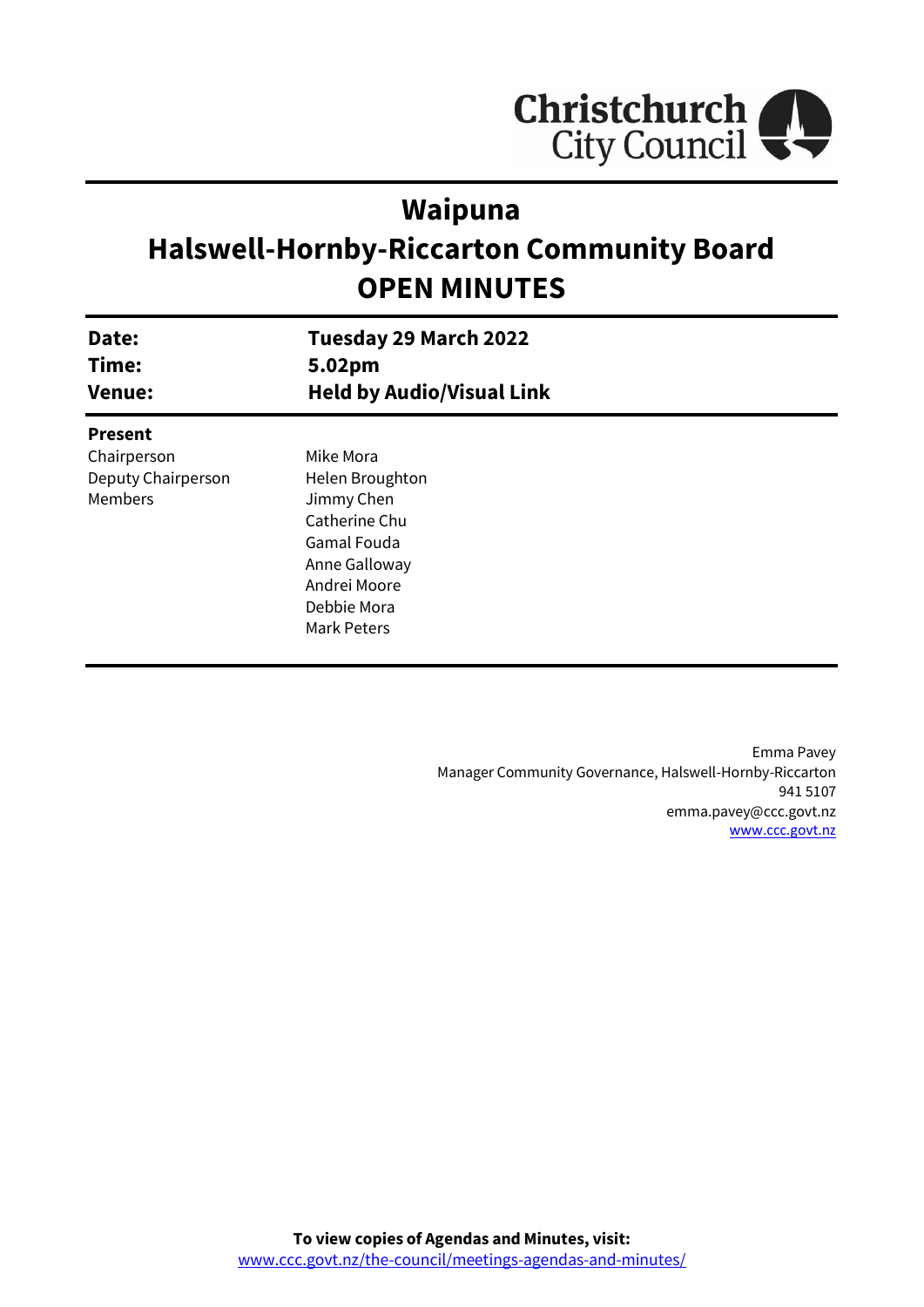

**Part A Matters Requiring a Council Decision**

- **Part B Reports for Information**
- **Part C Decisions Under Delegation**

**Secretarial Note:** It is noted that this meeting was held via audio/visual link on the Zoom platform due to the country being under COVID-19 Protection Framework (the Traffic Alert System Red) on the date the meeting was scheduled. These minutes provide a written summary of the meeting proceedings.

The Chairperson opened the meeting and notified members that the meeting was being publicly livestreamed on YouTube and that the recording would be kept online for future viewing.

The agenda was dealt with in the following order.

## **1. Apologies / Ngā Whakapāha**

**Part C** 

The Chairperson called for apologies and there were no apologies.

## **2. Declarations of Interest / Ngā Whakapuaki Aronga**

### **Part B**

The Chairperson called for any declarations of interest. No declarations of interest were recorded.

## **3. Confirmation of Previous Minutes / Te Whakaāe o te hui o mua**

### **Part C**

The Chairperson asked members to confirm that the minutes of the previous Board meeting on 15 March 2022 were a true and correct record of the meeting. No issues or questions concerning the accuracy of the minutes were raised. The Chairperson called for a mover and seconder to confirm the minutes.

Mark Peters moved that the minutes be confirmed. The motion was seconded by Helen Broughton.

Following invitation from the Chairperson there was no debate on the item, and the motion was put to the vote and was declared carried.

## **Community Board Resolved HHRB/2022/00023**

That the minutes of the Waipuna Halswell-Hornby-Riccarton Community Board meeting held on Tuesday, 15 March 2022 be confirmed.

Mark Peters/Helen Broughton **Carried**

Jimmy Chen joined the meeting at 5.03pm.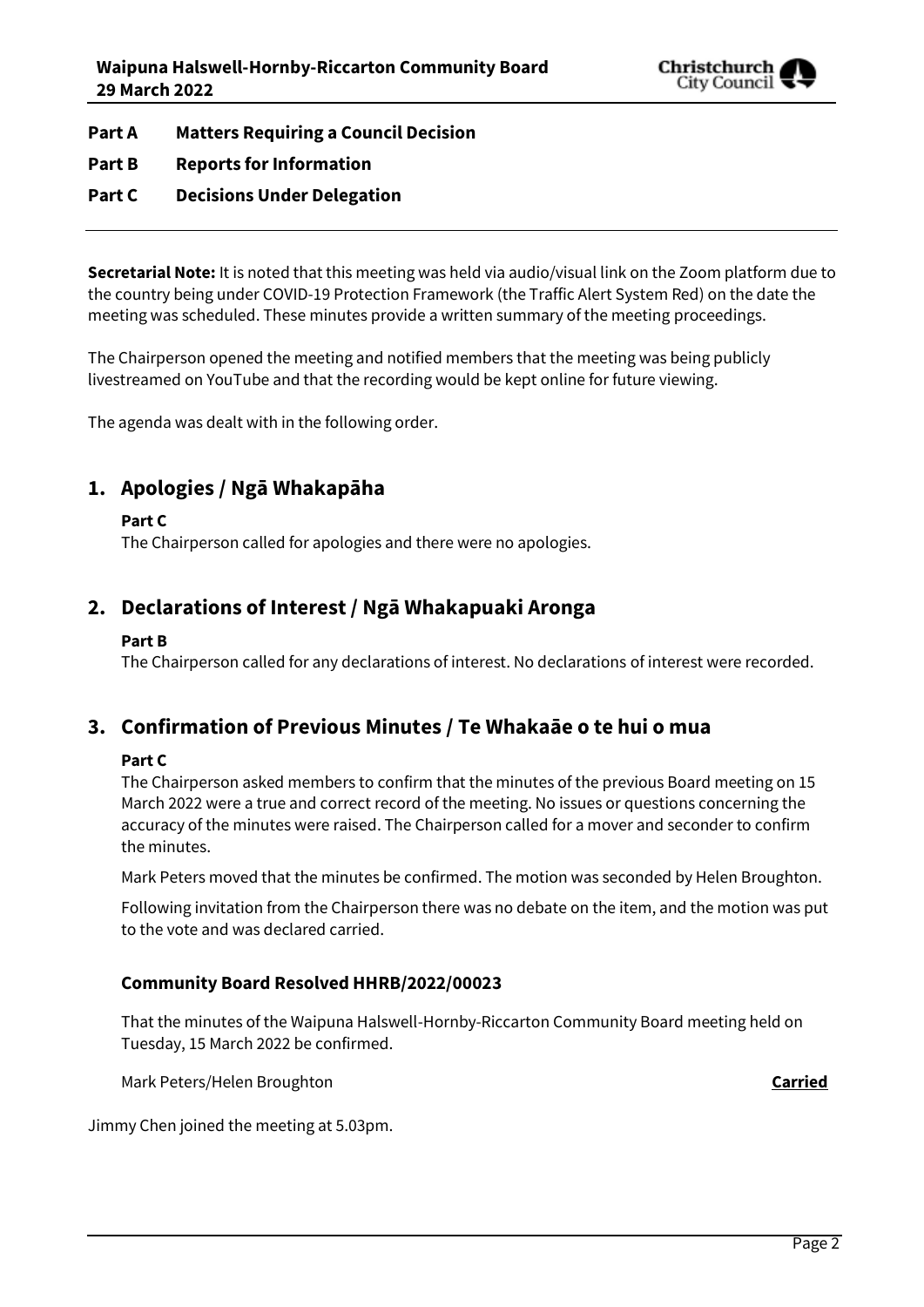

## **4. Public Forum / Te Huinga Whānui**

## **Part B**

## **4.1 Local heritage**

Mark Gerrard, Chairperson Historic Places Canterbury, addressed the Board regarding the protection of local heritage values.

Mr Gerrard noted Historic Places Canterbury's concern regarding a report recently presented to the Council on the proposed demolition of the Upper Riccarton War Memorial Library. Concerns about the report related to there being no Heritage Assessment from the Council Heritage Team and no mention of the Council's Heritage Strategy "Our Heritage Our Taonga". In addition there had been no public engagement on the proposal.

Mr Gerrard noted that following the voicing of similar concerns about the Yaldhurst Memorial Hall proposed disposal, assurances were given there would be a change in process to ensure the Heritage Team would be brought in earlier to the Council decision making process, to advise and assess.

Mr Gerrard said he considers Community Boards often have the best appreciation of local heritage and asked that the Board be vigilant in its role as local guardians by requiring reports to address the Council's Heritage Policy "Our Heritage Our Taonga" and seeking that the Council Heritage Team's input and advice be sought where appropriate.

Mr Gerrard pointed out that heritage includes social history and that Historic Places Canterbury considers that when there is a proposal for a building with a social history, there should always be public engagement to ascertain if there is a community use for it.

In response to questions Mr Gerrard clarified that buildings can be a physical reminder of how things were or a marker of a point in time and valuable for their social history.

Following questions from members, the Chairperson thanked Mr Gerrard for his presentation.

### **Attachments**

A Historic Places Canterbury - Public Forum Statement [⇨](../../../RedirectToInvalidFileName.aspx?FileName=HHRB_20220329_MAT_7632.PDF#PAGE=1)

## **5. Deputations by Appointment / Ngā Huinga Whakaritenga**

### **Part B**

There were no deputations by appointment.

## **6. Presentation of Petitions / Ngā Pākikitanga**

### **Part B**

There was no presentation of petitions.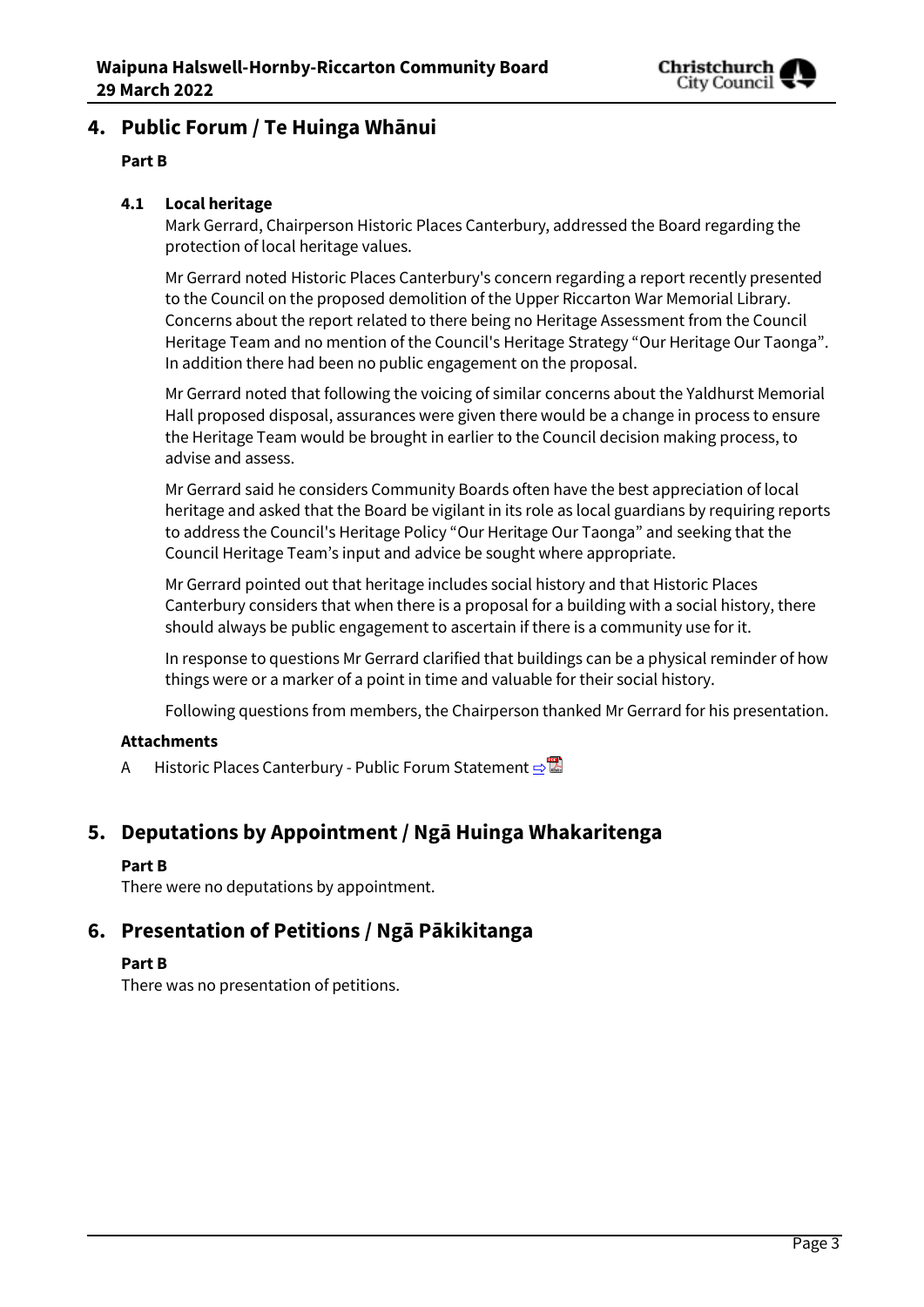

## **7. Correspondence Board Consideration**

The Chairperson called for a mover and seconder. Mark Peters moved the officer's recommendation. The motion was seconded by Helen Broughton.

Following invitation from the Chairperson there was no debate on the item, and the motion was put to the vote and was declared carried.

## **Community Board Resolved HHRB/2022/00024 (Original Officer Recommendation accepted without change)**

## **Part B**

That the Waipuna Halswell-Hornby-Riccarton Community Board:

- Receives the correspondence from the Greater Hornby Residents' Association in relation 1. to the following traffic issues in Hornby:
	- 1. A green turning arrow to be installed on Amyes Road traffic lights for turning right into Shands Road.
	- 2. Tower Street/Brynley Street access onto Main South Road and the need for hash lines.
	- 3. Pedestrian access between The Hub Hornby and Countdown Hornby.

Mark Peters/Helen Broughton **Carried**

## **8. Waipuna Halswell-Hornby-Riccarton Community Board Discretionary Response Fund 2021-22 Applications - Hornby High School and Brackenridge Services Limited**

## **Board Consideration**

The Community Development Advisor was in attendance and spoke to the report and answered questions. It was clarified that although the recommended amount of the grant was less than was sought, staff consider that the Brackenridge Services Limited Waitaha Centre Kitchen Upgrade project will still be able to go ahead.

The Chairperson called for a mover and seconder. Debbie Mora moved the officer's recommendation. The motion was seconded by Mark Peters.

Following invitation from the Chairperson there was no further debate on the item, and the motion was put to the vote and was declared carried.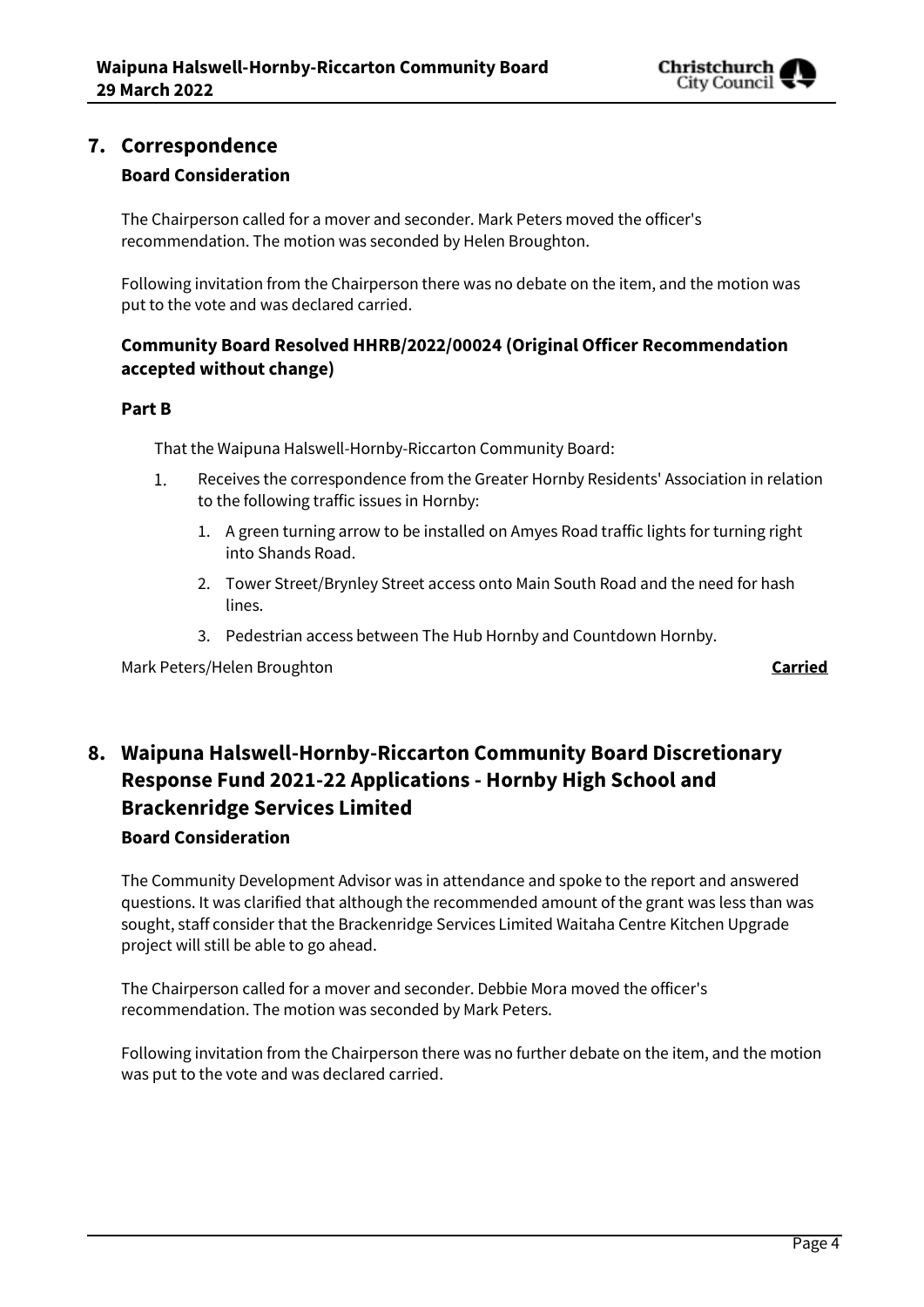

## **Community Board Resolved HHRB/2022/00025 Original Officer Recommendation accepted without change)**

## **Part C**

That the Waipuna Halswell-Hornby-Riccarton Community Board:

- Approves a grant of \$2,875 from its 2021-22 Discretionary Response Fund to Hornby 1. Primary School towards the ANZAC Mural.
- 2. Approves a grant of \$8,500 from its 2021-22 Discretionary Response Fund to Brackenridge Services Limited towards the Waitaha Centre Kitchen Upgrade.

Debbie Mora/Mark Peters **Carried**

## **9. Elected Members' Information Exchange**

### **Part B**

Board members exchanged information on the following:

- There is a project in the Draft Annual Plan related to a link to an industrial subdivision in Hornby. Information on what the project entails has been provided and further clarification will be provided to members when available.
- A pet has been killed by a vehicle on Awatea Gardens.
- Hornby Menzshed has expressed an interest in the future use of the building at 151 Gilberthorpes Road.
- The new disc golf course has been installed at Warren Park.
- There is concern about antisocial road use in and around the Hornby area.
- There has been a footpath replacement in Witham Street but it was noted that there are many other damaged footpaths in Hornby to be programmed for upgrade or replacement.
- There has been a crash on the Branston Park corner. Staff advice on traffic safety concerns is awaited.
- Residents are looking forward to follow up from the Templeton Community Safety meeting held last year.
- Templeton Residents' Association is seeking renewal of the Templeton Park playground earlier than programmed in the 2026/27 financial year. The Association is willing to explore community involvement in the work.
- There are proposals for a redesign of the intersection at Jones and Dawsons Roads.
- There is concern about signage related to heavy vehicle use of Kirk Road and Railway Terrace.
- The Draft Annual Plan 2022-23 is currently out for consultation and Residents Associations' and individuals should be encouraged to make submissions.
- The addition of the hydrotherapy pool to the Hornby Centre Project, together with Covid-19 related delays may impact the project's completion timeframe.
- The Halswell Junction Road extension project is ongoing and Council staff are working with KiwiRail on delivery.
- There is local concern about the need for Gilberthorpes and Waterloo Roads intersection improvements to be made at the same time as the South Express Major Cycle route works.
- There is community interest in the future use of the Hornby Library building.
- A residents meeting is to be held regarding Marshs Road traffic concerns.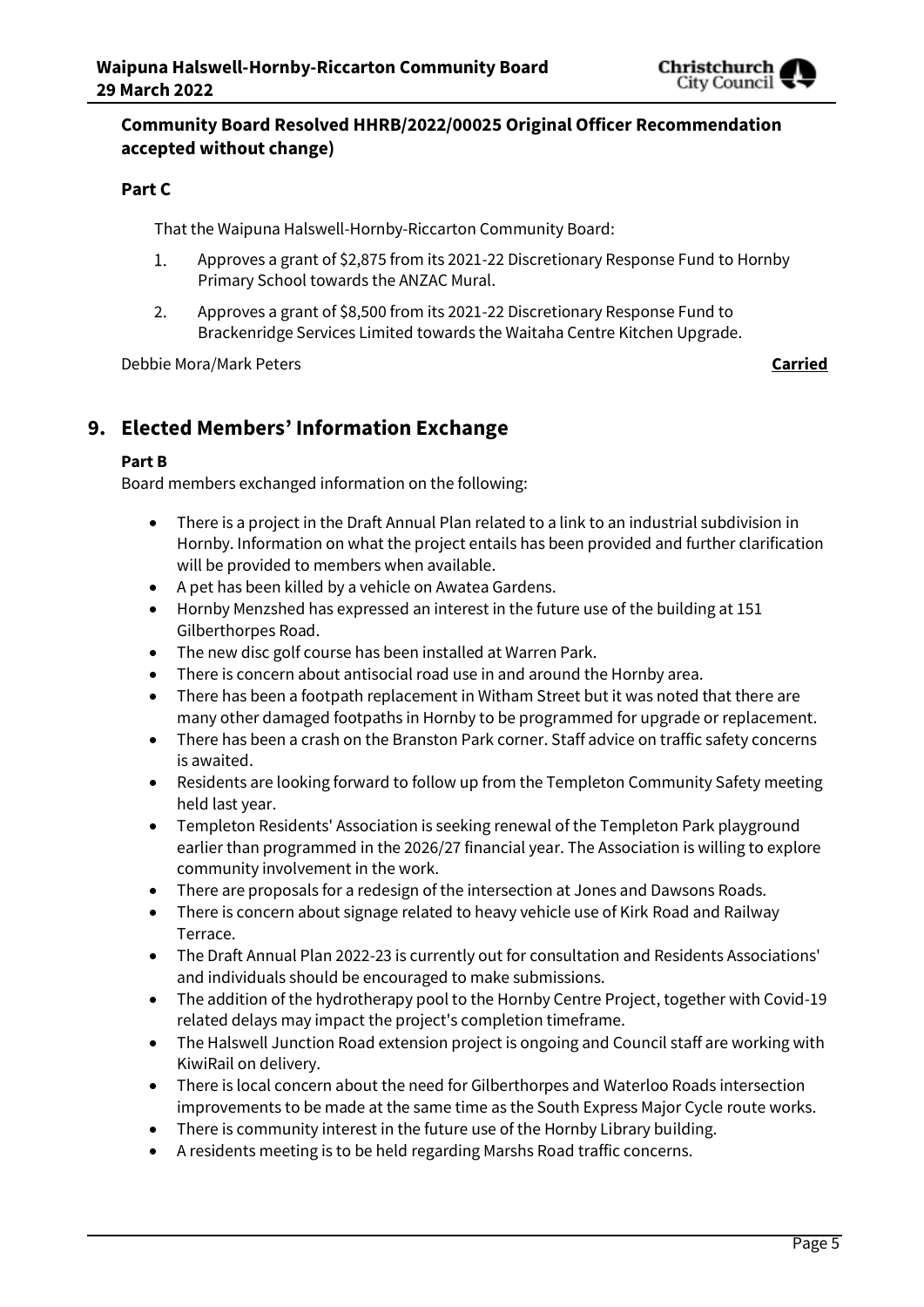

- There is concern regarding recent antisocial behaviour by students in Riccarton. Protocols put in place in 2009 may need to be revisited.
- Members met with representatives from Villa Maria College and local residents' representatives regarding parking and traffic concerns on Brodie Street.
- Concerns have been expressed about the response time for some customer service requests.
- There have been enquiries about whether the Council maintains a register of trees that is publicly available.
- Residents have concerns about the compliance with the new 40 kilometre per hour speed limit in Wigram Skies. Monitoring of speeds maybe required and traffic calming measures considered to achieve compliance.
- Members are seeking a meeting with Waka Kotahi New Zealand Transport Agency to address ongoing concerns regarding a directional sign on Halswell Junction Road.
- Residents would like to see early replacement of play equipment removed from an area of Quarry View Reserve.
- It was noted that Milns, Sparks and Sutherlands Roads intersection improvements are currently scheduled for financial year 2028. Local residents would like to see this work undertaken earlier.
- Hearing of the application for an alcohol licence for 62 Riccarton Road is currently underway.

## **9.1 Branston Park trees**

The Board discussed local residents concerns about trees on Branston Park shading their properties. They would like to see the trees trimmed and the Board agreed to seek staff advice.

### **Part B**

That the Waipuna Halswell-Hornby-Riccarton Community Board:

1. Requests staff investigate trees on Branston Park shading residential properties and provide advice on how this can be addressed.

### **9.2 Vehicle Access of Franco Road, Halswell**

The Board discussed concerns about parking on Franco Road in Halswell. The road is narrow and with vehicles parking on both sides of the road, access is being impeded.

The Board agreed to request staff advice on measures that can be taken to regulate parking.

#### **Part B**

That the Waipuna Halswell-Hornby-Riccarton Community Board:

1. Requests staff investigate vehicle access on France Road in Halswell and provide advice on measures that can be taken to regulate parking where this is impeding access.

#### **Attachments**

A Elected Members' Information Exchange - Franco Road, Halswell photo **[⇨](../../../RedirectToInvalidFileName.aspx?FileName=HHRB_20220329_MAT_7632.PDF#PAGE=1)</u>■**